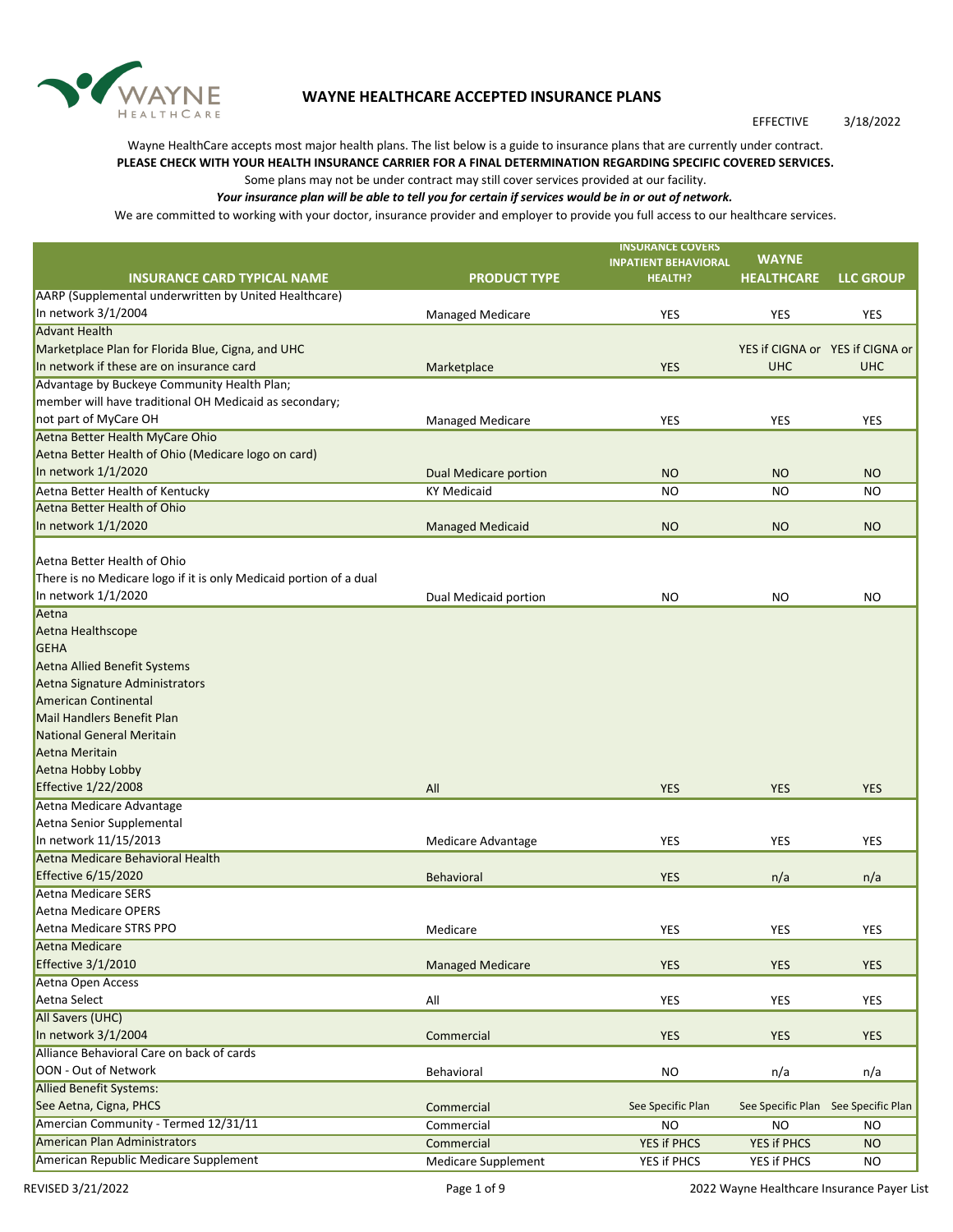|                                                              |                            | <b>INSURANCE COVERS</b>                       | <b>WAYNE</b>      |                  |
|--------------------------------------------------------------|----------------------------|-----------------------------------------------|-------------------|------------------|
| <b>INSURANCE CARD TYPICAL NAME</b>                           | <b>PRODUCT TYPE</b>        | <b>INPATIENT BEHAVIORAL</b><br><b>HEALTH?</b> | <b>HEALTHCARE</b> | <b>LLC GROUP</b> |
| American Retirement Supplement                               |                            |                                               |                   |                  |
| <b>Americo Medicare Supplement</b>                           | <b>Medicare Supplement</b> | See Cigna                                     | See Cigna         | See Cigna        |
| OON - Out of Network                                         | <b>Medicare Supplement</b> | <b>NO</b>                                     | <b>NO</b>         | <b>NO</b>        |
| Amerigroup                                                   |                            |                                               |                   |                  |
| Amerigroup Community Care                                    |                            |                                               |                   |                  |
| <b>Amerigroup Real Solutions</b>                             |                            |                                               |                   |                  |
| Termed $7/1/13$                                              |                            |                                               |                   |                  |
| <b>Amerihealth Caritas</b>                                   | <b>OH Managed Medicaid</b> | <b>NO</b>                                     | <b>NO</b>         | <b>NO</b>        |
| In network 7/5/2022                                          |                            |                                               |                   |                  |
|                                                              | <b>Managed Medicaid</b>    | <b>NO</b>                                     | NO                | <b>NO</b>        |
| Anthem                                                       |                            |                                               |                   |                  |
| Blue Access OH I - Tier 2                                    |                            |                                               |                   |                  |
| Blue Access OH II - Tier 2                                   |                            |                                               |                   |                  |
| <b>Blue Access/ Access</b>                                   |                            |                                               |                   |                  |
| <b>Anthem Dental</b>                                         |                            |                                               |                   |                  |
| <b>Blue Preferred Primary Plus/ Primary Plus</b>             |                            |                                               |                   |                  |
| Blue Preferred Primary/ Preferred Primary                    |                            |                                               |                   |                  |
| <b>Blue Traditional/ Traditional</b>                         |                            |                                               |                   |                  |
| In network 6/1/1994                                          | Commercial                 | <b>YES</b>                                    | <b>YES</b>        | <b>YES</b>       |
| Anthem BC/BS                                                 |                            |                                               |                   |                  |
| <b>Blue Cross Blue Shield</b>                                |                            |                                               |                   |                  |
| <b>Blue Traditional</b>                                      |                            |                                               |                   |                  |
| BC/BS Federal Employee Program                               |                            |                                               |                   |                  |
| BC/BS of Ohio                                                |                            |                                               |                   |                  |
| Wellpoint                                                    |                            |                                               |                   |                  |
| Anthem Super Blue                                            |                            |                                               |                   |                  |
| <b>Effective 6/1/1994</b>                                    | Commercial                 | <b>YES</b>                                    | <b>YES</b>        | <b>YES</b>       |
| <b>Anthem BCBS Blue Priority</b>                             |                            |                                               |                   |                  |
| Anthem Blue Priority                                         |                            |                                               |                   |                  |
| 6/1/1994                                                     | Commercial                 | <b>YES</b>                                    | <b>YES</b>        | <b>YES</b>       |
| <b>Anthem Blue Connection HMO Network</b>                    |                            |                                               |                   |                  |
| - OON - Out of Network                                       | Commercial                 | <b>NO</b>                                     | <b>NO</b>         | <b>NO</b>        |
| Anthem Exchange HMO/EPO                                      |                            |                                               |                   |                  |
| Anthem Gold Pathway Group HMO                                |                            |                                               |                   |                  |
| Pathway X HMO (Prefix JWV)                                   |                            |                                               |                   |                  |
| Anthem Exchange PPO                                          |                            |                                               |                   |                  |
| Pathway Tiered Hospital                                      |                            |                                               |                   |                  |
| Pathway X Tiered Hospital                                    |                            |                                               |                   |                  |
| Anthem Silver, Bronze or Platinum                            |                            |                                               |                   |                  |
| In-Network Benefits for JWV, YFS, JWQ, ZFZ                   |                            |                                               |                   |                  |
| In network 10/15/2020                                        | OH Health Exchange         | <b>YES</b>                                    | <b>YES</b>        | <b>YES</b>       |
| Anthem Gold Pathway                                          |                            |                                               |                   |                  |
| Anthem Platinum, Silver or Bronze                            | IN Exchange                | <b>NO</b>                                     | <b>NO</b>         | <b>NO</b>        |
|                                                              |                            |                                               |                   |                  |
| <b>Anthem Medicaid</b>                                       | <b>Managed Medicaid</b>    | <b>YES</b>                                    | <b>YES</b>        | <b>YES</b>       |
| Anthem Medicare Advantage/ Senior Advantage                  |                            |                                               |                   |                  |
| Anthem Medicare Preferred Select (PPO)                       |                            |                                               |                   |                  |
| Anthem Medicare Preferred Standard (PPO)                     |                            |                                               |                   |                  |
| Anthem Senior Advantage Plus (HMO)                           |                            |                                               |                   |                  |
| Anthem Dual Advantage (HMO SNP)                              |                            |                                               |                   |                  |
| Blue Medicare Access Value (RPPO)                            |                            |                                               |                   |                  |
| <b>Anthem Senior Medicare Mediblue</b>                       | Medicare Select PPO or HMO | <b>YES</b>                                    | <b>YES</b>        | <b>YES</b>       |
| <b>ASR Health Benefits</b>                                   | Commercial                 | See Cigna                                     | See Cigna         | See Cigna        |
| <b>Assured Life Association</b>                              |                            |                                               |                   |                  |
| OON - Out of Network                                         | <b>Medicare Supplement</b> | <b>NO</b>                                     | <b>NO</b>         | <b>NO</b>        |
|                                                              |                            |                                               | See Ohio PPO      | See Ohio PPO     |
| Aultcare                                                     | Commercial                 | See Ohio PPO Connect                          | Connect           | Connect          |
|                                                              |                            |                                               |                   |                  |
| Auxiant Amps Healthsmart - depends on insurance plan on card | Commercial                 | See Multiplan                                 | See Multiplan     | See Multiplan    |
| <b>Ayden Healthcare</b>                                      | Commercial                 | <b>NO</b>                                     | <b>NO</b>         | <b>NO</b>        |
| <b>BCMH Children Handicap</b>                                | Medicaid MCO               | n/a                                           | YES               | YES              |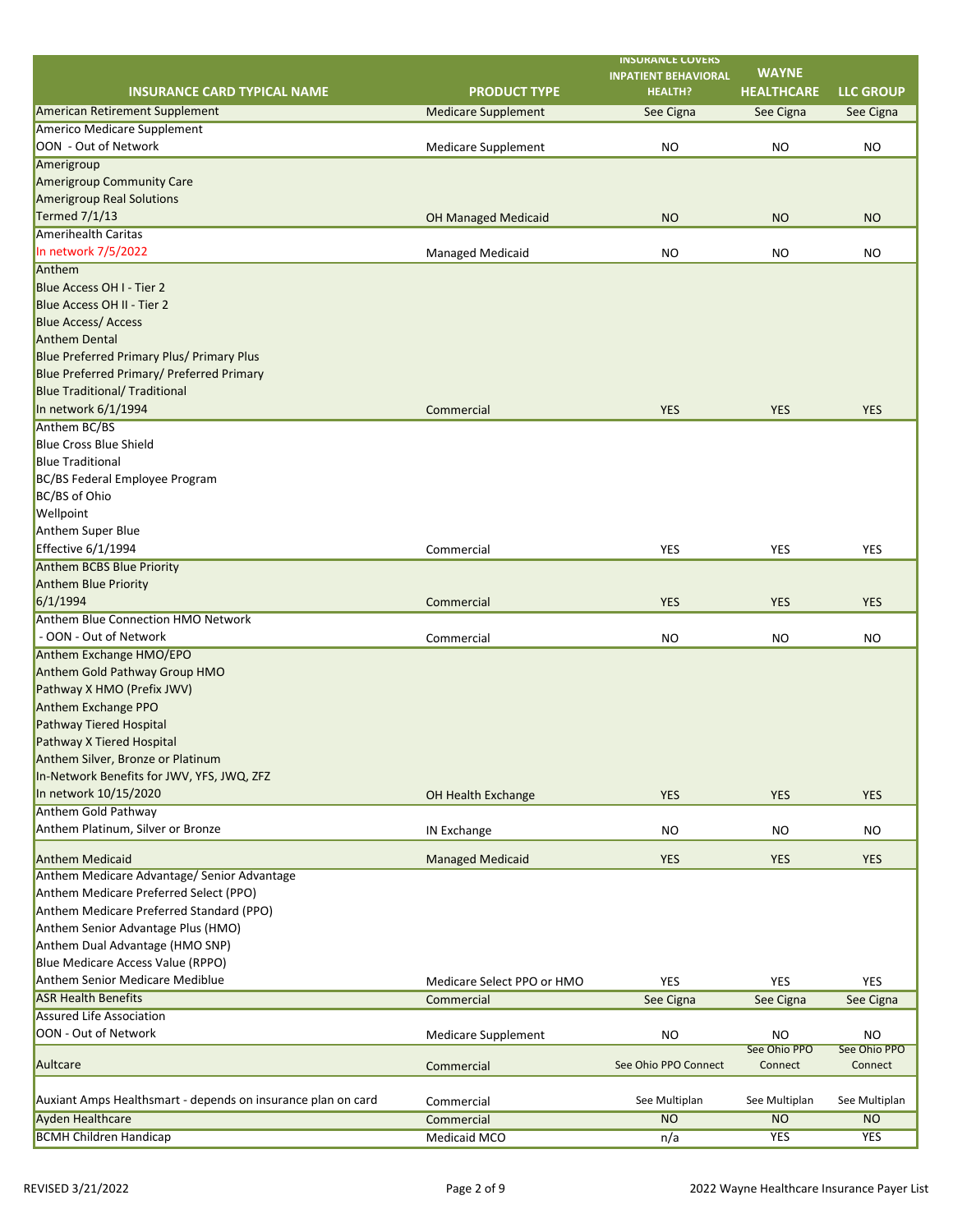|                                                                                                |                              | <b>INSURANCE COVERS</b>     | <b>WAYNE</b>      |                  |
|------------------------------------------------------------------------------------------------|------------------------------|-----------------------------|-------------------|------------------|
|                                                                                                |                              | <b>INPATIENT BEHAVIORAL</b> |                   |                  |
| <b>INSURANCE CARD TYPICAL NAME</b>                                                             | <b>PRODUCT TYPE</b>          | <b>HEALTH?</b>              | <b>HEALTHCARE</b> | <b>LLC GROUP</b> |
|                                                                                                |                              |                             | YES - see         |                  |
| Beech Street may be found on multiple different cards                                          | All                          | YES - see Multiplan         | Multiplan         | <b>NO</b>        |
| <b>Bind Benefits (UHC)</b>                                                                     | Commercial                   | <b>YES</b>                  | <b>YES</b>        | <b>YES</b>       |
| <b>Buckeye Ambetter</b>                                                                        |                              |                             |                   |                  |
| <b>Effective 1/1/2018</b>                                                                      | OH Marketplace Exchange      | <b>YES</b>                  | <b>YES</b>        | <b>YES</b>       |
| <b>Buckeye Behavioral</b><br><b>Effective 1/1/2020</b>                                         |                              |                             |                   |                  |
|                                                                                                | Behavioral                   | <b>YES</b>                  | n/a               | n/a              |
| <b>Buckeye Community - Allwell Medicare Advantage</b>                                          |                              |                             |                   |                  |
| <b>Effective 4/4/2018</b>                                                                      | <b>Medicare Advantage</b>    | <b>YES</b>                  | <b>YES</b>        | <b>YES</b>       |
| <b>Buckeye Community Health Plan</b>                                                           |                              |                             |                   |                  |
| (not part of a dual enrollment) typically CFC and ABD<br><b>Effective 9/1/2011</b>             |                              |                             |                   |                  |
|                                                                                                | OH Managed Medicaid          | <b>YES</b>                  | <b>YES</b>        | <b>YES</b>       |
| <b>Buckeye MyCare Ohio - Medicaid</b>                                                          |                              |                             |                   |                  |
| (back of card says Medicaid Member Only)<br>There is no Medicare logo when it is Medicaid only |                              |                             |                   |                  |
|                                                                                                | <b>Dual Medicaid portion</b> | <b>YES</b>                  | <b>YES</b>        | <b>YES</b>       |
| Buckeye MyCare Ohio Medicare logo on front of card                                             | Dual Medicare portion        | <b>YES</b>                  | <b>YES</b>        | <b>YES</b>       |
|                                                                                                |                              |                             |                   |                  |
| <b>BWC</b>                                                                                     |                              |                             |                   |                  |
| Bureau of Workers Comp Ohio                                                                    |                              |                             |                   |                  |
|                                                                                                |                              |                             |                   |                  |
| Patient has no card until a Case is created by the State Bureau of                             |                              |                             |                   |                  |
| Worker's Comp; this is not a negotiated contract by payor relations                            | <b>Worker's Comp</b>         | n/a                         | <b>YES</b>        | <b>YES</b>       |
| CareSource INDIANA Just 4 Me                                                                   |                              |                             |                   |                  |
| <b>Effective 12/1/2020</b>                                                                     | IN Marketplace               | <b>YES</b>                  | <b>YES</b>        | <b>YES</b>       |
| CareSource OH Medicare Advantage D-SNP                                                         |                              |                             |                   |                  |
| <b>Effective 1/14/2020</b>                                                                     | <b>Dual Medicare portion</b> | <b>YES</b>                  | <b>YES</b>        | <b>YES</b>       |
| CareSource OH Just 4 Me                                                                        |                              |                             |                   |                  |
| Effective 12/1/2020                                                                            | OH Marketplace               | <b>YES</b>                  | <b>YES</b>        | YES              |
| <b>CareSource OH MyCare</b>                                                                    |                              |                             |                   |                  |
| <b>Effective 12/1/2020</b>                                                                     | <b>Dual Medicare portion</b> | <b>YES</b>                  | <b>YES</b>        | <b>YES</b>       |
| CareSource OHIO                                                                                |                              |                             |                   |                  |
| <b>Effective 2/6/2006</b>                                                                      | OH Managed Medicaid          | <b>YES</b>                  | <b>YES</b>        | <b>YES</b>       |
| <b>Champ VA</b>                                                                                | <b>Veterans Affairs</b>      | <b>YES</b>                  | <b>YES</b>        | <b>YES</b>       |
| <b>Christian Healthcare Ministries</b>                                                         |                              |                             |                   |                  |
| OON - Out of Network                                                                           | Commercial                   | <b>NO</b>                   | <b>NO</b>         | <b>NO</b>        |
| <b>CIGNA</b>                                                                                   |                              |                             |                   |                  |
| <b>Great West Life</b>                                                                         |                              |                             |                   |                  |
| Cigna Allied Benefit                                                                           |                              |                             |                   |                  |
| American Retirement Supplement                                                                 |                              |                             |                   |                  |
| <b>ASR Health Benefits</b>                                                                     |                              |                             |                   |                  |
| In network 12/15/2006                                                                          | Commercial                   | <b>NO</b>                   | <b>YES</b>        | <b>YES</b>       |
| Cofinity                                                                                       |                              |                             |                   |                  |
| PPOM                                                                                           | Commercial                   | <b>NO</b>                   | <b>NO</b>         | <b>NO</b>        |
| <b>Community Health Systems Inc</b>                                                            |                              |                             |                   |                  |
| Health Service Preferred (Integrawork)                                                         |                              |                             |                   |                  |
| (Greenville City Employees)                                                                    |                              |                             |                   |                  |
| <b>Effective Oct 1996</b>                                                                      | <b>Worker's Comp</b>         | n/a                         | <b>YES</b>        | <b>YES</b>       |
| Community Mutual (CMIC)                                                                        |                              |                             |                   |                  |
| <b>Effective 1/1/1989</b>                                                                      | Commercial                   | <b>YES</b>                  | <b>YES</b>        | <b>YES</b>       |
| <b>Continental General Medicare Supplement</b>                                                 |                              |                             |                   |                  |
| OON - Out of Network                                                                           | <b>Medicare Supplement</b>   | <b>NO</b>                   | <b>NO</b>         | <b>NO</b>        |
| Coventry Health Care                                                                           |                              |                             |                   |                  |
| Coventry One                                                                                   | Commercial                   | <b>NO</b>                   | <b>NO</b>         | <b>NO</b>        |
| Coventry - Worker's Comp                                                                       |                              |                             |                   |                  |
| <b>Effective 1/1/2022</b>                                                                      | <b>Worker's Comp</b>         | n/a                         | <b>YES</b>        | <b>YES</b>       |
| Coventry - Auto                                                                                |                              |                             |                   |                  |
| <b>Effective 1/1/2022</b>                                                                      | Auto                         | <b>YES</b>                  | YES               | YES              |
|                                                                                                |                              |                             |                   |                  |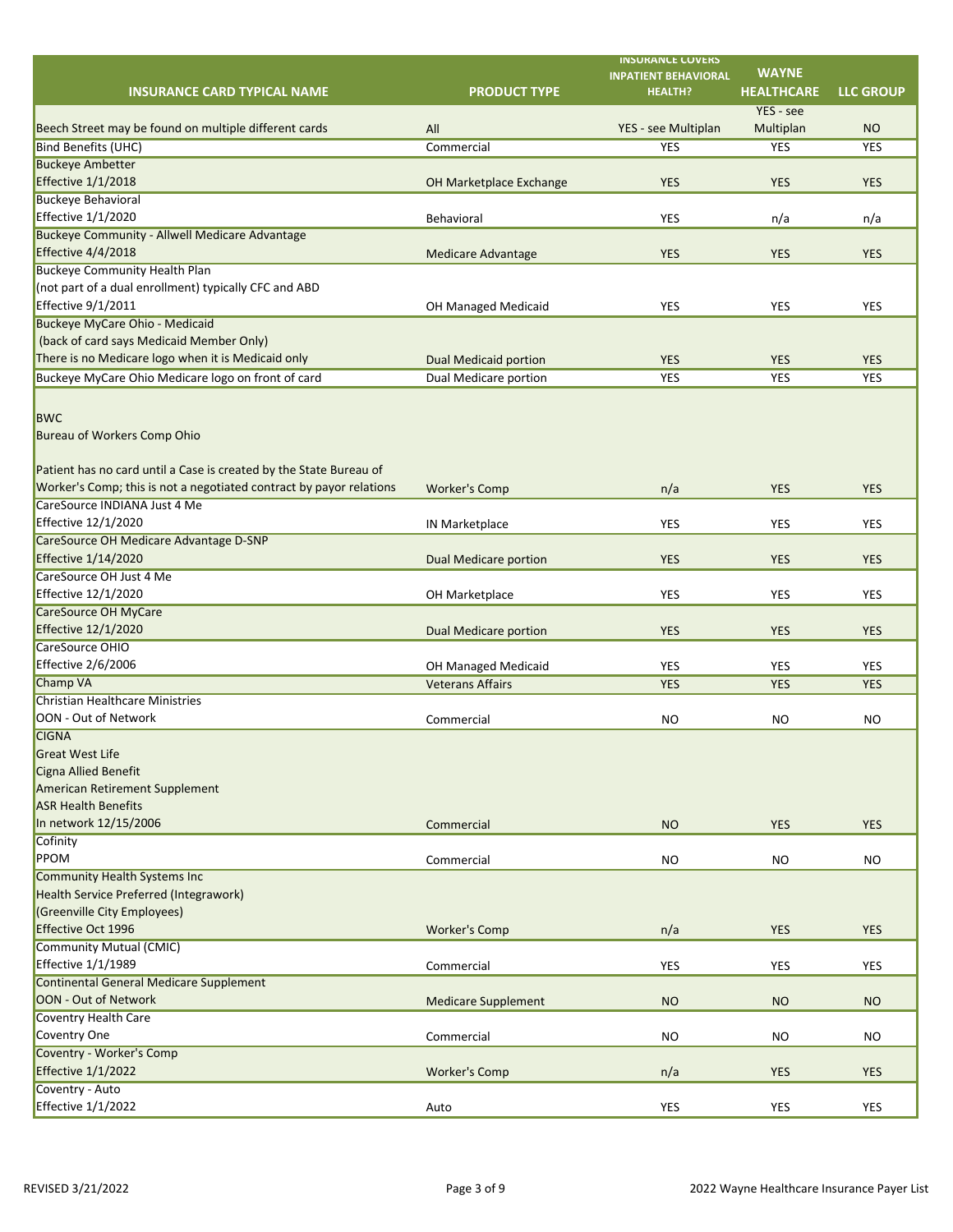|                                                                       |                               | <b>INSURANCE COVERS</b><br><b>INPATIENT BEHAVIORAL</b> | <b>WAYNE</b>        |                     |
|-----------------------------------------------------------------------|-------------------------------|--------------------------------------------------------|---------------------|---------------------|
| <b>INSURANCE CARD TYPICAL NAME</b>                                    | <b>PRODUCT TYPE</b>           | <b>HEALTH?</b>                                         | <b>HEALTHCARE</b>   | <b>LLC GROUP</b>    |
| <b>Custom Design Benefits</b>                                         |                               |                                                        |                     |                     |
| <b>Custom Design Benefits Preferred</b>                               |                               |                                                        |                     |                     |
| In Network if Cigna, MMO, Ohio PPO Conect                             |                               |                                                        |                     |                     |
| Otherwise will be OON                                                 | Commercial                    | <b>YES</b>                                             | <b>YES</b>          | <b>YES</b>          |
| <b>Dick Lavy Trucking</b>                                             | Commercial                    | <b>YES</b>                                             | <b>YES</b>          | <b>NO</b>           |
| <b>Encore Combined</b>                                                |                               |                                                        | <b>YES</b> if after | <b>YES</b> if after |
| - Effective 2/1/2022                                                  | Commercial                    | YES if after 2/1/22                                    | 2/1/22              | 2/1/22              |
| <b>Encore Health Network</b>                                          |                               |                                                        |                     |                     |
| Effective 8/24/16                                                     | Commercial                    | <b>YES</b>                                             | YES                 | <b>YES</b>          |
| <b>Everence Medicare</b>                                              |                               |                                                        |                     |                     |
| OON - Out of Network                                                  | <b>Medicare Supplement</b>    | <b>NO</b>                                              | <b>NO</b>           | <b>NO</b>           |
| <b>Executive Health Resources</b>                                     |                               |                                                        |                     |                     |
| <b>Effective 6/14/2012</b>                                            | All                           | <b>YES</b>                                             | <b>YES</b>          | <b>YES</b>          |
| First Health logo on the back of different cards                      | All                           | <b>NO</b>                                              | <b>NO</b>           | <b>NO</b>           |
| First Health logo on the back of different cards; worker's comp noted |                               |                                                        |                     |                     |
| hopefully                                                             | Worker's Comp                 | n/a                                                    | <b>NO</b>           | <b>NO</b>           |
| <b>Florida Medicaid</b>                                               | Medicaid                      | <b>YES</b>                                             | <b>YES</b>          | <b>NO</b>           |
| Forethought Life Insurance                                            |                               |                                                        |                     |                     |
| OON - Out of Network                                                  | Commercial                    | <b>NO</b>                                              | <b>NO</b>           | <b>NO</b>           |
| <b>Gateway Health Medicare Assured Select</b>                         | <b>Managed Medicare</b>       | <b>NO</b>                                              | <b>NO</b>           | <b>NO</b>           |
| GEHA (see Aetna)                                                      | Commercial                    | <b>YES</b>                                             | <b>YES</b>          | <b>YES</b>          |
| Gerber Life Insurance Medicare Supplement                             |                               |                                                        |                     |                     |
| OON - Out of Netwqrk                                                  | <b>Medicare Supplement</b>    | <b>NO</b>                                              | <b>NO</b>           | <b>NO</b>           |
| Golden Rule (See UHC)                                                 | Commercial                    | <b>YES</b>                                             | <b>YES</b>          | <b>YES</b>          |
|                                                                       |                               |                                                        | NO - See            |                     |
| <b>GPA Classic Carriers</b>                                           |                               | NO - See Multiplan/                                    | Multiplan/          |                     |
| <b>Group Pension Administrators</b>                                   | Commercial                    | <b>PHCS</b>                                            | <b>PHCS</b>         | <b>NO</b>           |
| <b>GPM Health Life Insurance</b>                                      |                               |                                                        |                     |                     |
| OON - Out of Network                                                  | Commercial                    | <b>NO</b>                                              | <b>NO</b>           | <b>NO</b>           |
| <b>Group Pension Administrators</b>                                   | Commercial                    | <b>NO</b>                                              | <b>NO</b>           | <b>NO</b>           |
| <b>Health Alliance</b>                                                |                               |                                                        |                     |                     |
| <b>Effective 4/29/2020</b>                                            | Medicare Advantage            | <b>YES</b>                                             | <b>YES</b>          | <b>YES</b>          |
| <b>Health First Colorado Medicaid</b>                                 |                               |                                                        |                     |                     |
| OON - Out of Network                                                  | <b>OOS Medicaid</b>           | <b>NO</b>                                              | <b>NO</b>           | <b>NO</b>           |
| <b>HealthNet Federal Services - see TriCare</b>                       | <b>Veterans Affairs</b>       | <b>YES</b>                                             | YES                 | <b>YES</b>          |
| Healthscope Benefits (Aetna)                                          | Commercial                    | <b>YES</b>                                             | <b>YES</b>          | <b>YES</b>          |
| <b>Healthscope Benefits - Rural King Employees</b>                    | Commercial                    | <b>YES</b>                                             | YES                 | YES                 |
| Healthscope Benefits - Whirlpool Employees (UHC)                      | Commercial                    | <b>YES</b>                                             | <b>YES</b>          | <b>YES</b>          |
| <b>HealthSmart Auxiant</b>                                            |                               |                                                        |                     |                     |
| H S A AMPS                                                            |                               |                                                        |                     |                     |
| Tailwind Technologies                                                 |                               |                                                        |                     |                     |
| Hartzell Propeller Inc                                                |                               |                                                        |                     |                     |
| Not contracted but claims are accepted                                | <b>Commercial Self-Funded</b> | <b>YES</b>                                             | <b>YES</b>          | YES                 |
| <b>HealthSmart logo</b>                                               |                               |                                                        |                     |                     |
| <b>Emerald Health Network logo</b>                                    |                               |                                                        |                     |                     |
| <b>HealthSmart ACCEL plans</b><br>Interplan Health Group              |                               |                                                        |                     |                     |
| <b>Emerald Health Network</b>                                         |                               |                                                        |                     |                     |
| <b>HealthSmart Preferred Care</b>                                     |                               |                                                        |                     |                     |
|                                                                       |                               |                                                        |                     |                     |
| <b>Effective 4/1/1995</b>                                             | All                           | <b>YES</b>                                             | <b>YES</b>          | <b>YES</b>          |
| HealthSpan Medicare Advantage<br><b>HealthSpan PPO</b>                | OH Managed Medicare           | <b>NO</b>                                              | <b>NO</b>           | <b>NO</b>           |
| <b>HealthSpan Preferred</b>                                           |                               |                                                        |                     |                     |
|                                                                       |                               |                                                        |                     |                     |
| HealthSpan Butler Health Plan                                         |                               |                                                        |                     |                     |
| HealthSpan<br>payor TERMED 1/1/17                                     |                               |                                                        |                     |                     |
| <b>Transitioned to MMO</b>                                            |                               |                                                        | <b>NO</b>           | <b>NO</b>           |
| <b>HealthSpan Select</b>                                              | All                           | <b>NO</b>                                              |                     |                     |
| Select is the key word for the Exchange plan                          | OH Health Exchange            | <b>NO</b>                                              | <b>NO</b>           | <b>NO</b>           |
|                                                                       |                               |                                                        |                     |                     |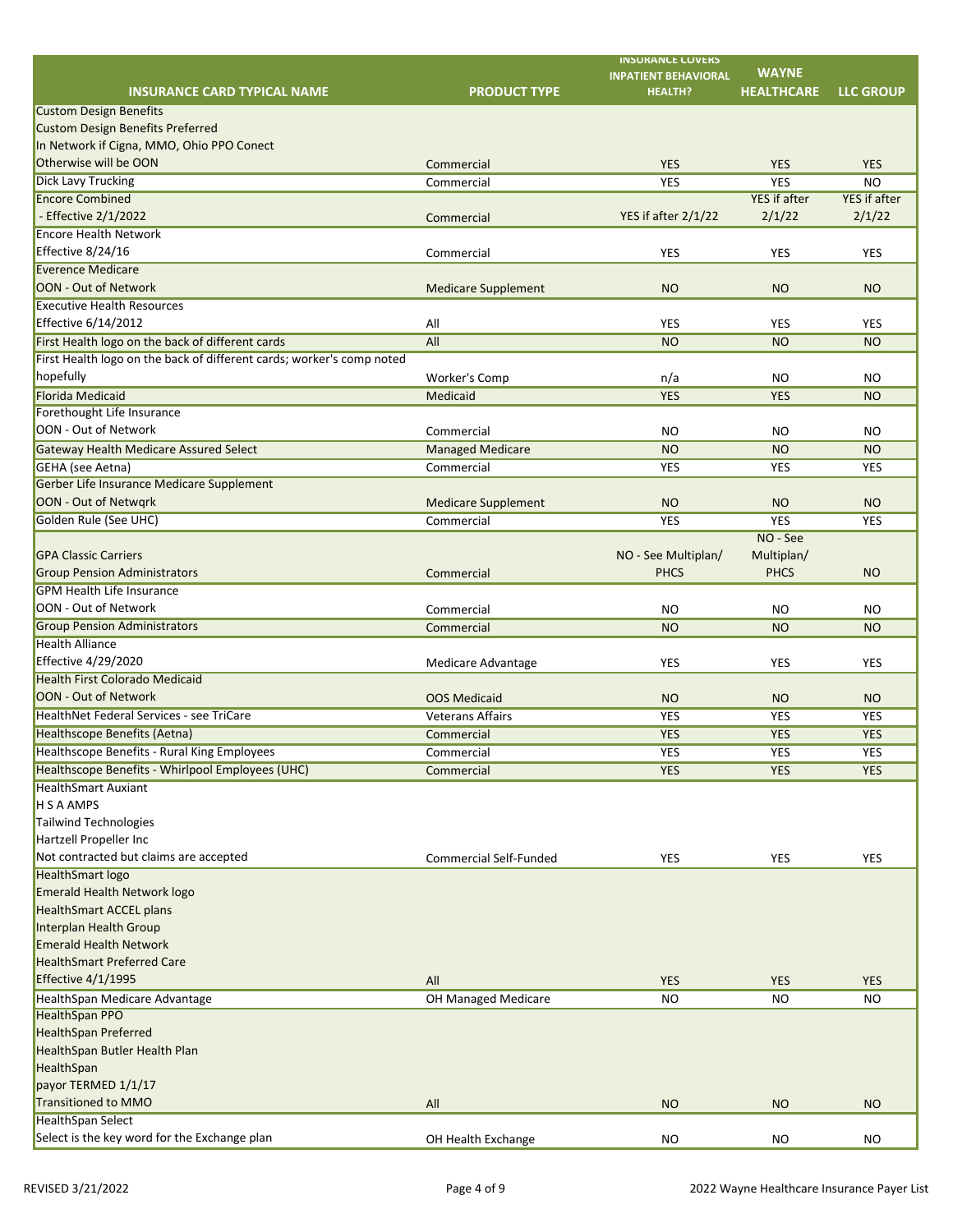|                                                              |                            | <b>INSURANCE COVERS</b>                | <b>WAYNE</b>                    |                                 |
|--------------------------------------------------------------|----------------------------|----------------------------------------|---------------------------------|---------------------------------|
|                                                              |                            | <b>INPATIENT BEHAVIORAL</b>            |                                 |                                 |
| <b>INSURANCE CARD TYPICAL NAME</b>                           | <b>PRODUCT TYPE</b>        | <b>HEALTH?</b>                         | <b>HEALTHCARE</b>               | <b>LLC GROUP</b>                |
| HealthStar                                                   |                            |                                        |                                 |                                 |
| <b>Effective 2/1/1997</b>                                    | All                        | <b>YES</b>                             | <b>YES</b>                      | <b>YES</b>                      |
| <b>Heartland National Medicare</b>                           |                            |                                        |                                 |                                 |
| OON - Out of Network                                         | <b>Medicare Supplement</b> | <b>NO</b>                              | <b>NO</b>                       | <b>NO</b>                       |
| <b>Horizon Behavioral Services</b>                           |                            |                                        |                                 |                                 |
| OON - Out of Network                                         | <b>Behavioral</b>          | <b>NO</b>                              | n/a                             | n/a                             |
| Humana Behavioral Health                                     |                            |                                        |                                 |                                 |
| Includes Humana Gold Plus                                    |                            |                                        |                                 |                                 |
| Humana Behavioral Health Medicaid                            |                            |                                        |                                 |                                 |
| Effective 1/9/2020                                           | Behavioral                 | <b>YES</b>                             | n/a                             | n/a                             |
| Humana CareChoice (not HMO)                                  | <b>Medicare Advantage</b>  | <b>YES</b>                             | <b>YES</b>                      | <b>YES</b>                      |
| Humana Choice Care Medicaid                                  |                            |                                        |                                 |                                 |
| Effective 11/26/2019                                         | <b>Managed Medicaid</b>    | <b>YES</b>                             | <b>YES</b>                      | <b>YES</b>                      |
| Humana ChoiceCare Medicare PPO and PFFS                      |                            |                                        |                                 |                                 |
| Effective 11/23/2010                                         | <b>Managed Medicare</b>    | <b>YES</b>                             | <b>YES</b>                      | <b>YES</b>                      |
| Humana Gold Plus HMO                                         |                            |                                        |                                 |                                 |
| Not contracted for Medical PPO/ HMO                          | Commercial                 | <b>NO</b>                              | <b>NO</b>                       | <b>NO</b>                       |
| Humana Medicare Advantage                                    | <b>Medicare Advantage</b>  | <b>YES</b>                             | <b>YES</b>                      | <b>YES</b>                      |
| Immergrun                                                    |                            |                                        |                                 |                                 |
| $*$ We are able to service Immergrun Inc eligible members.   |                            |                                        |                                 |                                 |
| Effective 6/26/2019                                          | Commercial                 | <b>YES</b>                             | <b>YES</b>                      | <b>YES</b>                      |
| Indiana Medicaid                                             | <b>IN Medicaid</b>         | <b>YES</b>                             | <b>YES</b>                      | <b>YES</b>                      |
| <b>KY Medicaid</b>                                           | <b>KY Medicaid</b>         | <b>YES</b>                             | YES                             | YES                             |
| Lasso Medicare Advantage                                     | <b>Medicare Advantage</b>  | <b>YES</b>                             | <b>YES</b>                      | <b>YES</b>                      |
| Liberty Healthshare                                          |                            |                                        |                                 |                                 |
| Healthcare Sharing Ministry of Gospel Light Mennonite Church |                            |                                        |                                 |                                 |
| OON - Out of Network                                         | Commercial                 | <b>NO</b>                              | <b>NO</b>                       | <b>NO</b>                       |
| <b>Mail Handlers</b>                                         | Commercial                 | <b>YES if Aetna</b>                    | <b>YES if Aetna</b>             | <b>YES if Aetna</b>             |
| Manhattan Life Medicare Supplement                           |                            |                                        |                                 |                                 |
| OON - Out of Network                                         | <b>Medicare Supplement</b> | <b>NO</b>                              | <b>NO</b>                       | <b>NO</b>                       |
| <b>MDWISE Hoosier</b>                                        | <b>IN Managed Medicaid</b> | <b>YES</b>                             | <b>YES</b>                      | <b>YES</b>                      |
| <b>MDwise Marketplace</b>                                    |                            |                                        |                                 |                                 |
| OON - Out of Network                                         |                            |                                        |                                 |                                 |
| <b>MEDBEN</b>                                                | IN Health Exchange         | <b>NO</b><br><b>YES if Ohio Health</b> | <b>NO</b><br><b>YES if Ohio</b> | <b>NO</b><br><b>YES if Ohio</b> |
| Medical Benefits (WHC is not in Kettering Health Network)    |                            | Choice                                 | <b>Health Choice</b>            | <b>Health Choice</b>            |
| <b>Medica United Healthcare</b>                              | Commercial                 |                                        |                                 |                                 |
|                                                              | Commercial                 | YES - see UHC                          | YES - see UHC                   | YES - see UHC                   |
| Medicaid - OHIO                                              |                            |                                        |                                 |                                 |
| includes dental                                              |                            |                                        |                                 |                                 |
| Effective 6/1/1994                                           | <b>OH Medicaid</b>         | <b>YES</b>                             | <b>YES</b>                      | <b>YES</b>                      |
| Medical Mutual Behavioral Health                             |                            |                                        |                                 |                                 |
| Effective 11/1/2020                                          | Behavioral                 | <b>YES</b>                             | n/a                             | n/a                             |
| <b>Medical Mutual Medicaid</b>                               |                            |                                        |                                 |                                 |
| Effective 6/1/2020                                           | <b>Managed Medicaid</b>    | <b>YES</b>                             | <b>YES</b>                      | <b>YES</b>                      |
| <b>Medical Mutual Medicare</b>                               |                            |                                        |                                 |                                 |
| MedMutual Advantage Choice HMO                               |                            |                                        |                                 |                                 |
| MedMutual Advantage Classic HMO                              |                            |                                        |                                 |                                 |
| MedMutual Advantage Premium PPO                              |                            |                                        |                                 |                                 |
| MedMutual Advantage Preferred PPO                            |                            |                                        |                                 |                                 |
| MedMutual Advantage Select PPO                               |                            |                                        |                                 |                                 |
| Effective 2/12/2020                                          | <b>Medicare Advantage</b>  | <b>YES</b>                             | <b>YES</b>                      | <b>YES</b>                      |
| <b>Medical Mutual of Ohio</b>                                |                            |                                        |                                 |                                 |
| Medical Mutual Supermed PPO                                  |                            |                                        |                                 |                                 |
| <b>Medical Mutual Access</b>                                 | All                        | <b>YES</b>                             | <b>YES</b>                      | <b>YES</b>                      |
| Medicare - OHIO                                              |                            |                                        |                                 |                                 |
| Part A & B                                                   |                            |                                        |                                 |                                 |
| MDDP - Medicare Diabetic Prevention Program                  |                            |                                        |                                 |                                 |
| <b>BCMH Children Handicap</b>                                | OH Medicare                | <b>YES</b>                             | <b>YES</b>                      | <b>YES</b>                      |
| Medico Corp Life - Medicare Supplement                       |                            |                                        |                                 |                                 |
| OON - Out of Network                                         | <b>Medicare Supplement</b> | <b>NO</b>                              | <b>NO</b>                       | <b>NO</b>                       |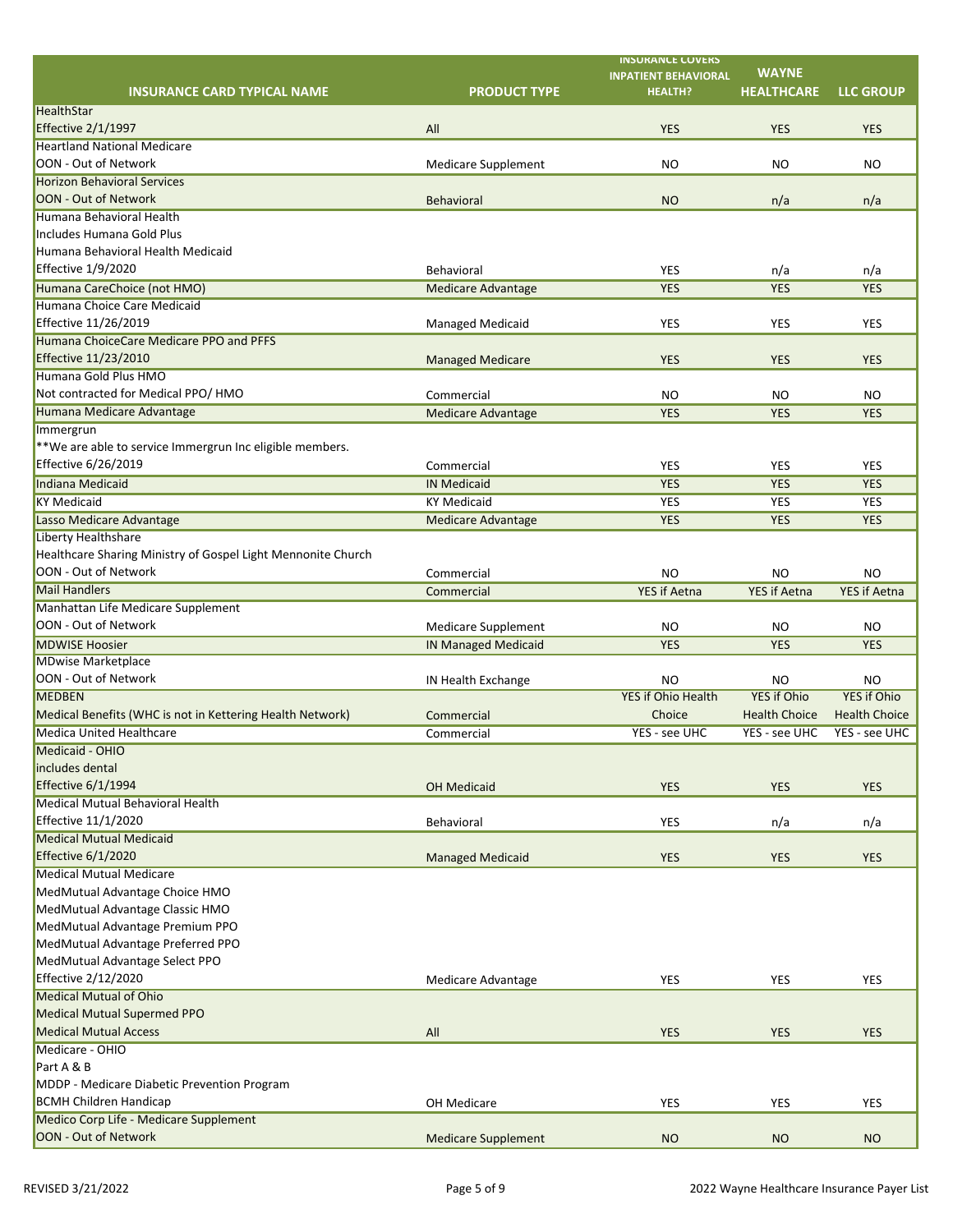|                                                                    |                              | <b>INSURANCE COVERS</b>     | <b>WAYNE</b>                    |                  |
|--------------------------------------------------------------------|------------------------------|-----------------------------|---------------------------------|------------------|
|                                                                    |                              | <b>INPATIENT BEHAVIORAL</b> |                                 |                  |
| <b>INSURANCE CARD TYPICAL NAME</b>                                 | <b>PRODUCT TYPE</b>          | <b>HEALTH?</b>              | <b>HEALTHCARE</b>               | <b>LLC GROUP</b> |
| MediGold                                                           |                              |                             |                                 |                  |
| Effective 1/1/2022                                                 | <b>Managed Medicare</b>      | <b>YES</b>                  | <b>YES</b>                      | <b>YES</b>       |
|                                                                    |                              |                             | YES if                          |                  |
|                                                                    |                              |                             | Multiplan/                      |                  |
| <b>Medi-Share Christian Care</b>                                   | Commercial                   | YES if Multiplan/ PHCS      | <b>PHCS</b>                     | <b>NO</b>        |
|                                                                    |                              |                             |                                 |                  |
| Meritain Health Network by Aetna                                   | Commercial                   | Yes - see Aetna             | Yes - see Aetna Yes - see Aetna |                  |
| Molina Marketplace                                                 |                              |                             |                                 |                  |
| Molina Healthcare                                                  | OH Health Exchange           | <b>YES</b>                  | <b>YES</b>                      | <b>YES</b>       |
| Molina Medicaid (not part of a dual)                               |                              |                             |                                 |                  |
| Effective 5/4/2006                                                 | <b>Managed Medicaid</b>      | <b>YES</b>                  | <b>YES</b>                      | <b>YES</b>       |
| Molina Medicare Options (not part of a dual)                       | <b>Managed Medicare</b>      | <b>YES</b>                  | <b>YES</b>                      | <b>YES</b>       |
|                                                                    |                              |                             |                                 |                  |
| Molina MyCare                                                      |                              |                             |                                 |                  |
| There is no Medicare logo if it is only Medicaid portion of a dual | Dual Medicaid portion        | <b>YES</b>                  | <b>YES</b>                      | <b>YES</b>       |
| Molina MyCare (MMP)                                                |                              |                             |                                 |                  |
| (Medicare logo is present)                                         | <b>Dual Medicare portion</b> | <b>YES</b>                  | <b>YES</b>                      | <b>YES</b>       |
| <b>Multiplan - PHCS</b>                                            |                              |                             |                                 |                  |
| <b>Beech Street</b>                                                |                              |                             |                                 |                  |
| Integrated Health Plan (HealthWay)                                 |                              |                             |                                 |                  |
| Nationwide Insurance                                               |                              |                             |                                 |                  |
| Coventry                                                           |                              |                             |                                 |                  |
| <b>Health Star</b>                                                 |                              |                             |                                 |                  |
| Medi-Share                                                         |                              |                             |                                 |                  |
| The Health Plan of Upper Ohio Valley                               |                              |                             |                                 |                  |
| Mutual of Omaha                                                    |                              |                             |                                 |                  |
| PacifiCare (United Healthcare of California)                       |                              |                             |                                 |                  |
| Philadelphia American Life/ New Era Life                           |                              |                             |                                 |                  |
| Lucent Health Miami Ind Trucks                                     |                              |                             |                                 |                  |
| <b>GPA - Group Pension Administrators</b>                          |                              |                             |                                 |                  |
|                                                                    |                              |                             |                                 |                  |
| <b>Allied Benefits PHCS</b>                                        |                              |                             | See insurance                   |                  |
| American Plan Administrators                                       |                              | See insurance plan on       | plan on card                    |                  |
| American Republic Medicare Supplement                              |                              | card                        |                                 |                  |
| Auxiant/ Amps Healthsmart                                          |                              |                             | In Network for                  |                  |
| Trustmark                                                          |                              | In Network for PHCS         | PHCS and plans                  |                  |
| Reliance Standard                                                  |                              | and plans indicated on      | indicated on                    |                  |
| **Insurance card will have Multiplan/ PHCS logo                    | Commercial (PPO Network)     | this list                   | this list                       | <b>NO</b>        |
| Mutual of Omaha - Multiplan PHCS                                   | Commercial                   | YES if PHCS                 | YES if PHCS                     | <b>NO</b>        |
| National General Meritain                                          | Commercial                   | YES if Aetna                | YES if Aetna                    | YES if Aetna     |
| Nationwide Health                                                  |                              |                             |                                 |                  |
| OON - Out of Network                                               | Commercial                   | <b>NO</b>                   | <b>NO</b>                       | <b>NO</b>        |
| Network Synergy Group (NSG)                                        | Worker's Comp                | n/a                         | YES                             | <b>YES</b>       |
| <b>Network Synergy Group (NSG)</b>                                 | <b>Physical Therapy</b>      | <b>YES</b>                  | <b>YES</b>                      | <b>YES</b>       |
| <b>Network Synergy Group (NSG)</b>                                 |                              |                             |                                 |                  |
| Effective 12/4/2012                                                | All                          | <b>YES</b>                  | <b>YES</b>                      | <b>YES</b>       |
| <b>NPPN</b>                                                        |                              |                             |                                 |                  |
| Healthway                                                          |                              |                             |                                 |                  |
|                                                                    |                              |                             |                                 |                  |
| Plan Care America                                                  |                              |                             |                                 |                  |
| Coalition of America                                               |                              |                             |                                 |                  |
| <b>Effective 11/24/2008</b>                                        | Commercial                   | <b>YES</b>                  | <b>YES</b>                      | <b>YES</b>       |
| <b>Ohio Health Choice</b>                                          |                              |                             |                                 |                  |
| Ohio PPO Connect                                                   |                              |                             |                                 |                  |
| AultCare                                                           |                              |                             |                                 |                  |
| <b>BCS PAI</b>                                                     |                              |                             |                                 |                  |
| Planned Administrators Inc                                         |                              |                             |                                 |                  |
| MedBen - Medical Benefit Administrators                            |                              |                             |                                 |                  |
| Effective 10/1/1995                                                | All                          | <b>YES</b>                  | <b>YES</b>                      | <b>YES</b>       |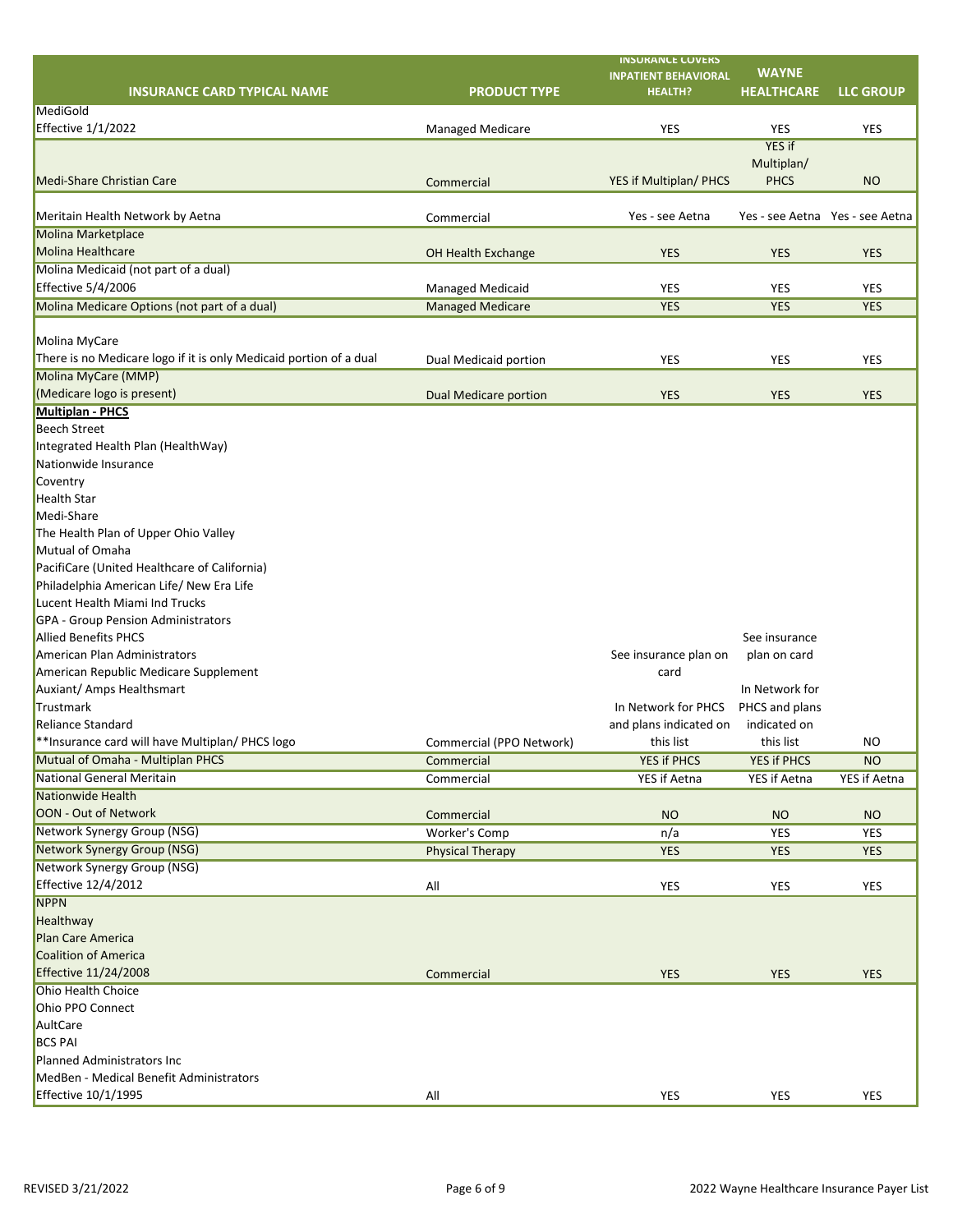|                                                                         |                            | <b>INSURANCE COVERS</b>     | <b>WAYNE</b>      |                    |
|-------------------------------------------------------------------------|----------------------------|-----------------------------|-------------------|--------------------|
|                                                                         |                            | <b>INPATIENT BEHAVIORAL</b> |                   |                    |
| <b>INSURANCE CARD TYPICAL NAME</b>                                      | <b>PRODUCT TYPE</b>        | <b>HEALTH?</b>              | <b>HEALTHCARE</b> | <b>LLC GROUP</b>   |
| <b>Optum Behavioral Health</b>                                          |                            |                             |                   |                    |
| Optum Behavioral Dual D-SNP (Medicare/Medicaid)<br>Optum Behavioral MME |                            |                             |                   |                    |
|                                                                         |                            |                             |                   |                    |
| <b>Effective 3/5/2019</b>                                               | <b>Behavioral</b>          | <b>YES</b>                  | n/a               | n/a                |
| Optum VA CCN                                                            | <b>Veterans Affairs</b>    | <b>YES</b>                  | <b>YES</b>        | <b>YES</b>         |
| Pacificare                                                              | Commercial                 | See Multiplan               | See Multiplan     | See Multiplan      |
|                                                                         |                            |                             | See Ohio PPO      | See Ohio PPO       |
| <b>PAI BCS</b>                                                          | Commercial                 | See Ohio PPO Connect        | Connect           | Connect            |
| Paramount Advantage Medicaid                                            |                            |                             |                   |                    |
|                                                                         | <b>OH Managed Medicaid</b> | <b>YES</b>                  | <b>YES</b>        | <b>YES</b>         |
|                                                                         |                            |                             |                   |                    |
|                                                                         |                            |                             |                   |                    |
| Paramount Medicare Advantage                                            | <b>Managed Medicare</b>    | <b>NO</b>                   | <b>NO</b>         | <b>NO</b>          |
| Passport Health Plan by Molina                                          |                            |                             |                   |                    |
| Evolent Health                                                          | <b>KY Managed Medicaid</b> | <b>YES</b>                  | <b>YES</b>        | <b>YES</b>         |
| <b>PHCS</b>                                                             |                            |                             |                   |                    |
| <b>Private Healthcare Systems</b>                                       |                            |                             |                   |                    |
| <b>PHCS Allied Benefit</b>                                              | Commercial                 | <b>YES</b>                  | <b>YES</b>        | <b>NO</b>          |
| Philadelphia American Life                                              | Commercial                 | <b>NO</b>                   | <b>NO</b>         | <b>NO</b>          |
| Physicians Mutual                                                       |                            |                             |                   |                    |
|                                                                         |                            |                             |                   |                    |
| OON for full coverage Commercial Plans                                  |                            |                             |                   |                    |
| Medicare Supplementals are usually paid                                 | Commercial                 | <b>NO</b>                   | <b>NO</b>         | <b>NO</b>          |
| Plan Care America or NPPN                                               |                            |                             |                   |                    |
| <b>HealthSmart label sometimes</b>                                      | All                        | <b>YES</b>                  | <b>YES</b>        | <b>YES</b>         |
| <b>Prairie States Supermed</b>                                          |                            |                             |                   |                    |
| OON - Out of Network                                                    | Commercial                 | <b>NO</b>                   | <b>NO</b>         | <b>NO</b>          |
| <b>Premier Access Secure CareWEll 360</b>                               |                            |                             |                   |                    |
| OON - Out of Network                                                    | Commercial                 | <b>NO</b>                   | <b>NO</b>         | <b>NO</b>          |
| <b>Premier Community Health</b>                                         |                            |                             |                   |                    |
| <b>BCCP Program</b>                                                     |                            |                             |                   |                    |
| Effective 5/27/2009                                                     | Commercial                 | <b>YES</b>                  | <b>YES</b>        | <b>YES</b>         |
|                                                                         |                            |                             | See Medical       | <b>See Medical</b> |
| <b>PHG - Premier Health Group</b>                                       | Commercial                 | <b>See Medical Mutual</b>   | Mutual            | Mutual             |
| <b>Premier Health Plan</b>                                              | Commercial                 | <b>NO</b>                   | <b>NO</b>         | <b>NO</b>          |
| <b>Principal Financial Group</b>                                        |                            |                             |                   |                    |
| Nippon Life                                                             |                            |                             |                   |                    |
| OON - Out of Network                                                    | Commercial                 | <b>NO</b>                   | <b>NO</b>         | <b>NO</b>          |
| Reliance Standard (Multiplan)                                           | Commercial                 | <b>NO</b>                   | <b>NO</b>         | <b>NO</b>          |
| <b>Reserve National Insurance Company</b>                               |                            |                             |                   |                    |
| Kemper Health                                                           |                            |                             |                   |                    |
| OON - Out of Network                                                    | Commercial                 | <b>NO</b>                   | <b>NO</b>         | <b>NO</b>          |
| Rural King - Healthscope - see Healthscope Benefits                     | Commercial                 | <b>YES</b>                  | <b>YES</b>        | <b>YES</b>         |
| Samaritan Given                                                         | Commercial                 | <b>NO</b>                   | <b>NO</b>         | <b>NO</b>          |
| <b>SANA Benefits</b>                                                    |                            |                             |                   |                    |
| Samaritan Ministries                                                    |                            |                             |                   |                    |
| OON - Out of Network                                                    | Commercial                 | <b>NO</b>                   | <b>NO</b>         | <b>NO</b>          |
| Secure Care Well 360 Premier Access                                     | Commercial                 | <b>NO</b>                   | <b>NO</b>         | <b>NO</b>          |
| Spirit Medical Admin Concepts                                           |                            |                             |                   |                    |
| OON - Out of Network                                                    | Commercial                 | <b>NO</b>                   | <b>NO</b>         | <b>NO</b>          |
| <b>State Farm Health Insurance</b>                                      |                            |                             |                   |                    |
| OON - Out of Network                                                    | Commercial                 | <b>NO</b>                   | <b>NO</b>         | <b>NO</b>          |
| State Farm Mutual Auto                                                  |                            |                             |                   |                    |
| OON - Out of Network                                                    |                            |                             |                   |                    |
| *Most claims are paid                                                   | Auto                       | <b>NO</b>                   | <b>NO</b>         | <b>NO</b>          |
| Supermed - Prairie States                                               | Commercial                 | <b>NO</b>                   | <b>NO</b>         | <b>NO</b>          |
| Supermed - Western Southern                                             | Commercial                 | <b>NO</b>                   | <b>NO</b>         | <b>NO</b>          |
| <b>TeamCare</b>                                                         |                            |                             |                   |                    |
| OON - Out of Network                                                    | Commercial                 | <b>NO</b>                   | <b>NO</b>         | <b>NO</b>          |
| The Health Plan                                                         | Commercial                 | See Multiplan               | See Multiplan     | <b>NO</b>          |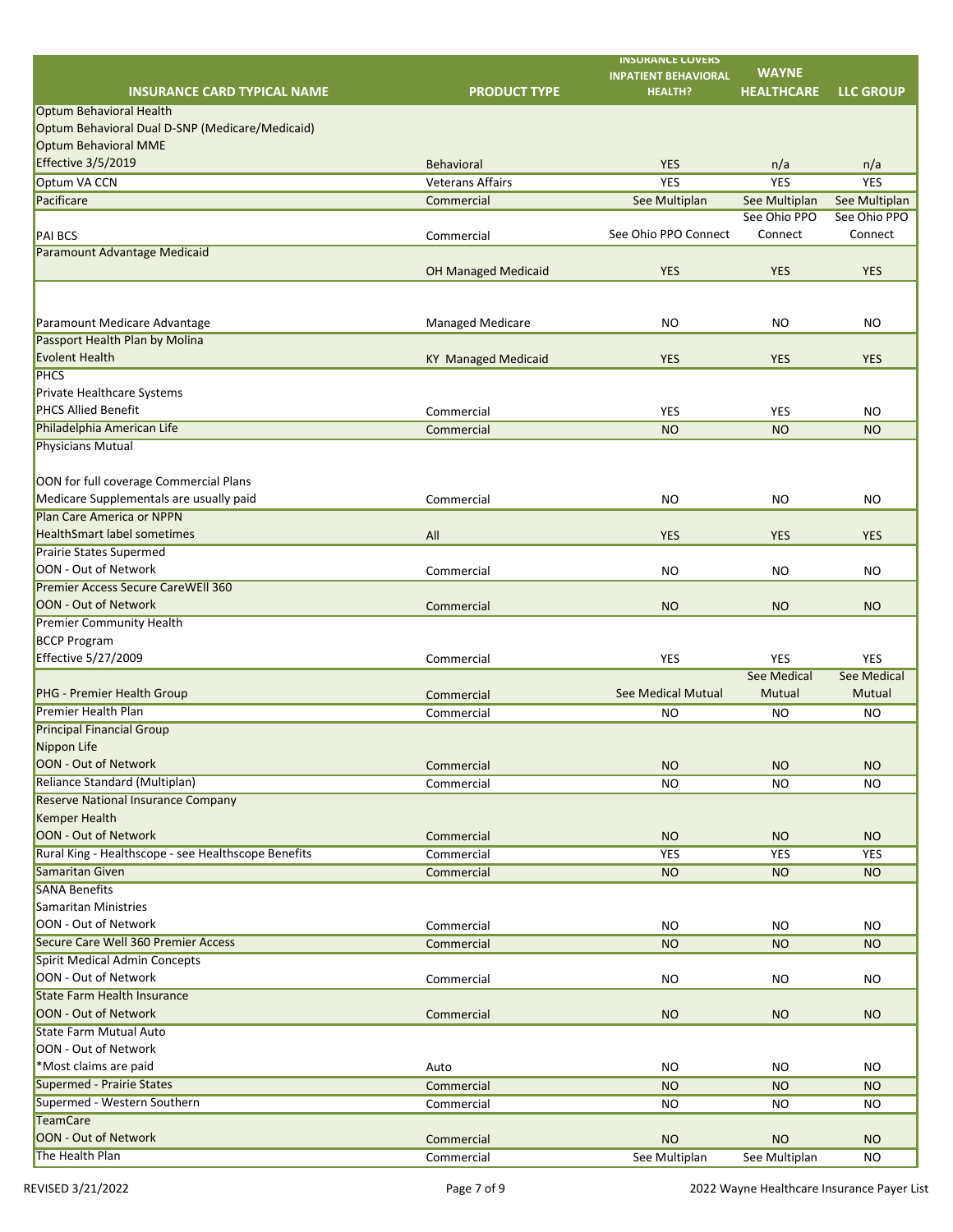|                                                                   |                            | <b>INSURANCE COVERS</b><br><b>INPATIENT BEHAVIORAL</b> | <b>WAYNE</b>      |                  |
|-------------------------------------------------------------------|----------------------------|--------------------------------------------------------|-------------------|------------------|
| <b>INSURANCE CARD TYPICAL NAME</b>                                | <b>PRODUCT TYPE</b>        | <b>HEALTH?</b>                                         | <b>HEALTHCARE</b> | <b>LLC GROUP</b> |
| TransAmerica Life insurance                                       |                            |                                                        |                   |                  |
| OON - Out of Network                                              | Commercial                 | <b>NO</b>                                              | <b>NO</b>         | <b>NO</b>        |
| <b>TriCare Standard (Not Prime)</b>                               |                            |                                                        |                   |                  |
| <b>Health Net Federal Services</b>                                |                            |                                                        |                   |                  |
| Also includes TriCare Reserve Select                              |                            |                                                        |                   |                  |
| *we are OON with TriCare but are able to service Tricare Standard |                            |                                                        |                   |                  |
| Patients'                                                         | <b>Veterans Affairs</b>    | <b>YES</b>                                             | <b>YES</b>        | <b>YES</b>       |
| <b>TriWest</b>                                                    |                            |                                                        |                   |                  |
| <b>TriWest Healthcare Alliance</b>                                |                            |                                                        |                   |                  |
| TriWest VA CCN                                                    |                            |                                                        |                   |                  |
| <b>WPS Miami Valley Health VAPC3</b>                              |                            |                                                        |                   |                  |
| *We are OON with TriWest but are able to service patients         | <b>Veterans Affairs</b>    | <b>YES</b>                                             | <b>YES</b>        | <b>YES</b>       |
| <b>True Cost</b>                                                  |                            |                                                        |                   |                  |
| OON - Out of Network                                              | Commercial                 | <b>NO</b>                                              | <b>NO</b>         | <b>NO</b>        |
| <b>Trustmark Health Benefits</b>                                  | Commercial                 | See Multiplan                                          | See Multiplan     | <b>NO</b>        |
| <b>UHC Bind Benefits</b>                                          | Commercial                 | <b>YES</b>                                             | <b>YES</b>        | <b>YES</b>       |
| <b>UHC Community Care</b>                                         |                            |                                                        |                   |                  |
| United Healthcare Community Plan                                  | <b>Managed Medicaid</b>    | <b>YES</b>                                             | <b>YES</b>        | <b>YES</b>       |
| <b>UHC Select Medicare</b>                                        |                            |                                                        |                   |                  |
| <b>UHC Secure Horizons</b>                                        |                            |                                                        |                   |                  |
| UHC Medicare                                                      |                            |                                                        |                   |                  |
| <b>AARP Medicare Advantage</b>                                    |                            |                                                        |                   |                  |
| Evercare/ Erickson Advantage                                      | Medicare Advantage         | <b>YES</b>                                             | <b>YES</b>        | <b>YES</b>       |
| <b>UMR</b>                                                        | Commercial                 | <b>YES</b>                                             | <b>YES</b>        | <b>YES</b>       |
| <b>UMR - Wayne Healthcare Employees</b>                           | Commercial                 | <b>YES</b>                                             | <b>YES</b>        | <b>YES</b>       |
| United American Insurance - Medicare Supplement                   |                            |                                                        |                   |                  |
| OON - Out of Network                                              | <b>Medicare Supplement</b> | <b>NO</b>                                              | <b>NO</b>         | <b>NO</b>        |
| United Healthcare Other                                           |                            |                                                        |                   |                  |
| <b>United Hithcare Choice</b>                                     |                            |                                                        |                   |                  |
| <b>United Hithcare Select</b>                                     |                            |                                                        |                   |                  |
| <b>United Hithcare PPO</b>                                        |                            |                                                        |                   |                  |
| <b>UHC United Medical Resource</b>                                |                            |                                                        |                   |                  |
| United Hlthcare Indemnity                                         |                            |                                                        |                   |                  |
| United Hithcare River Valley                                      |                            |                                                        |                   |                  |
| United Hithcare Student Resource                                  |                            |                                                        |                   |                  |
| UnitedhealthOne(Golden Rule)                                      |                            |                                                        |                   |                  |
| United Hithcare Navigate Plus                                     |                            |                                                        |                   |                  |
| <b>UHC Medica</b>                                                 | Commercial                 | <b>YES</b>                                             | <b>YES</b>        | <b>YES</b>       |
| United Healthcare Reference Lab                                   | <b>Lab Services</b>        | <b>YES</b>                                             | <b>YES</b>        | <b>YES</b>       |
| United Healthcare with Mental Health notation on back             |                            |                                                        |                   |                  |
| Optum                                                             | Behavioral                 | <b>YES</b>                                             | n/a               | n/a              |
| <b>United States Uniformed Services</b>                           |                            |                                                        |                   |                  |
| Tricare Healthnet Prime or Standard                               |                            |                                                        |                   |                  |
| <b>Tricare Champus</b>                                            |                            |                                                        |                   |                  |
| Local VA patients will not have a card.                           |                            |                                                        |                   |                  |
| They must have a paper referral to scan                           |                            |                                                        |                   |                  |
| or we will not get paid.                                          | All                        | <b>YES</b>                                             | <b>YES</b>        | <b>YES</b>       |
| <b>United World Life Insurance</b>                                |                            |                                                        |                   |                  |
| Mutual of Omaha                                                   | Commercial                 | <b>NO</b>                                              | <b>NO</b>         | <b>NO</b>        |
| USA Commercial                                                    |                            |                                                        |                   |                  |
| <b>USA Medicare</b>                                               |                            |                                                        |                   |                  |
| <b>USA Work Comp</b>                                              |                            |                                                        |                   |                  |
| OON - Out of Network                                              | All                        | <b>NO</b>                                              | <b>NO</b>         | <b>NO</b>        |
| VA Dayton Medical Center                                          |                            |                                                        |                   |                  |
| VA Healthcare                                                     | <b>Veterans Affairs</b>    | <b>YES</b>                                             | <b>YES</b>        | <b>YES</b>       |
| <b>WellCare Medicaid (to the right)</b>                           | <b>KY Managed Medicaid</b> | <b>YES</b>                                             | <b>YES</b>        | <b>YES</b>       |
| WellCare Medicare (logo) left market 1-1-15                       | OH Managed Medicare        | <b>YES</b>                                             | <b>YES</b>        | <b>YES</b>       |
| <b>Western Ohio Health Care Plan</b>                              |                            |                                                        |                   |                  |
| <b>Effective 5/1/1983</b>                                         | Commercial                 | <b>YES</b>                                             | <b>YES</b>        | <b>YES</b>       |